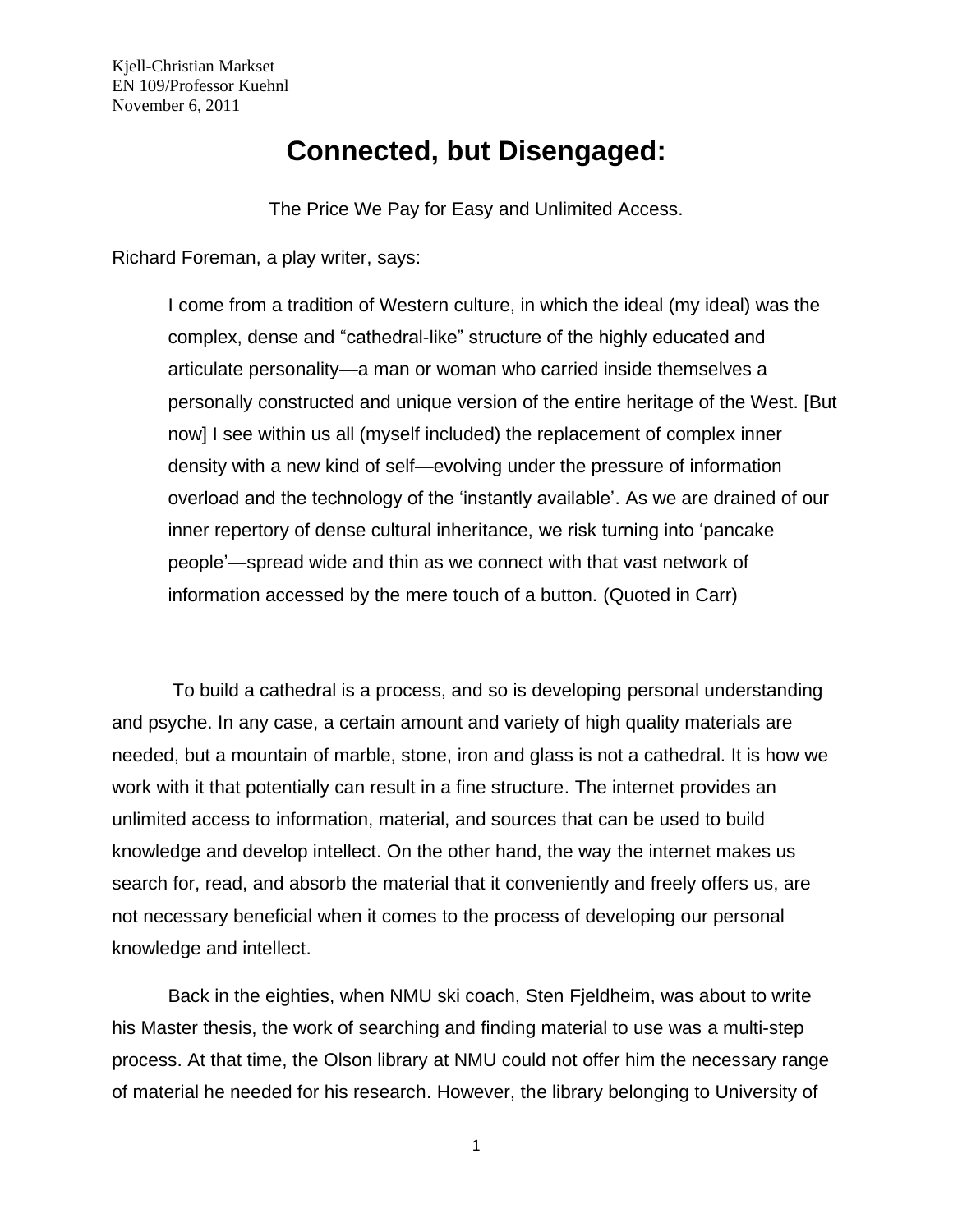Minnesota was known for having a good selection of recent articles in the field of Sports Science. Lucky for him, his in-law lived in Minneapolis. He and his wife, Pam, could do the seven hour drive together, and use the weekend to combine visiting her parents and searching the university library for interesting information. Before he left Marquette, he did a lot of research planning what he wanted to search for. After spending almost two days in the library, he could finally decide which articles were worth photocopying for deeper review. He paid for using the copy machine, found his car, and started his drive home. Compared to today's possibility of using the internet to find the information we want, Sten Fjeldheim's process seems distant in many ways. He had to do a lot of preparation just to begin research. He spent time, both physical and mental energy, and money on his research. Though the library in Minnesota was known for being well updated, he still had the uncertainty that somewhere, more relevant articles may have existed. Subsequently, there is no doubt that there were a lot of costs we nowadays get away from. On the other hand, what did he earn?

First, to get the most out of his search among the bookshelves in Minneapolis, he was forced to prepare himself. We have heard many times, and it was initially said by inventor Wilhelm Graham Bell, "Preparations is the key to success." Next, the fact that he, himself had to choose from the library's generous collection, meant that he had to organize a lot of research in order to prioritize quality articles. By doing so, he began the process of getting to know his material. Third, the costs contribute to the value. When we have something we find valuable in our hands, it is more likely that we will treat it with respect and appreciation, followed by a desire to get the most out of it. In addition, the reality that he had a limited amount of articles, together with the uncertainty whether he had the best or not, also had him questioning whether he got the most out of it. This multi-step process warm up the brain, and, build feelings, anticipation, commitment, energy, enthusiasm, and desire, to begin research. Conclusively, searching for material can be looked on as either time-consuming, or a great preparation for further reading and studying.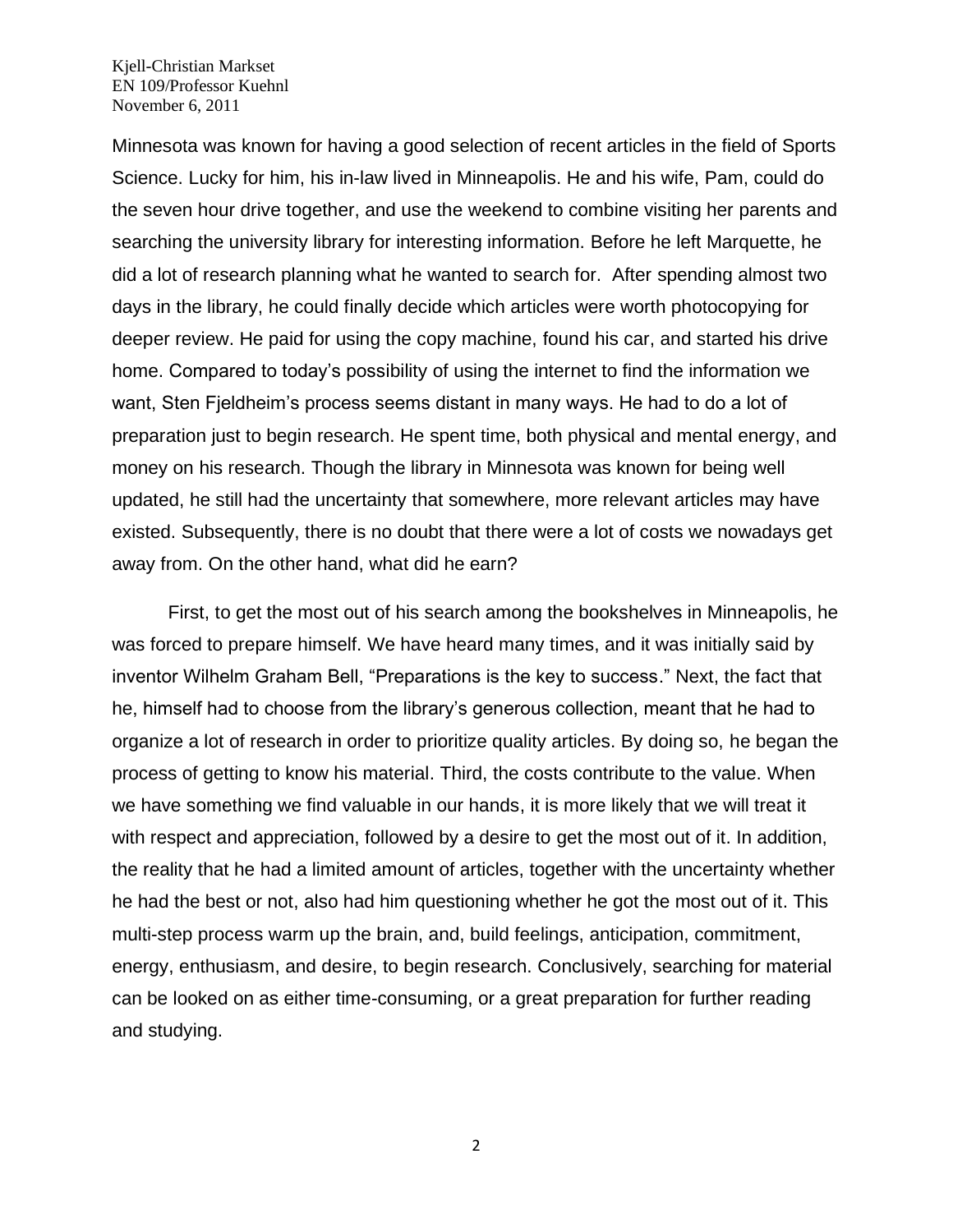There are many different types of reading. Among others, skimming, leisure reading and deep reading, can be mentioned. They are all useful in different contexts. To be able to skim-read is important when we want a first impression of something, to see if it is worth to reading. A researcher, like Master student Fjeldheim, wants to learn from the work other researchers have done, and from this input, hopefully, develop his or her own and original, new thoughts and thesis within the field. This kind of deep thinking is indistinguishable from deep reading (Carr). However, "no human being was born to read," as Maryanne Wolf, a professor in the area of cognitive neuroscience, says. "We can do so only because of our brain's protean capacity of rearrange itself to learn something new," she continues (Wolf). Therefore, the different types of reading also need to be learned, and continually stimulated to be maintained.

The concept of deep reading requires focus, discipline, concentration and dedication. It can be compared with a high quality workout in the gym, when you are truly engaged in each exercise you do. In other words, deep reading is a pretty intense activity. For this reason, it is beneficial to begin the reading with fully charged batteries. Sten Fjeldheim's search process, helped to create this initial state of energy. We have the initial attitude for doing some deep reading; however, the internet can easily hinder it. One of the characteristics of deep reading is that is sustained and undistracted (Carr). The internet's reigning business model is one that offers us the material we are interested with, nestled in distraction. This is how they make their money. "The faster we search, across the Web – the more links we click and pages we view – the more opportunities Google and other companies gain to collect information about us and to feed us advertisements" (Carr). Sten Fjeldheim had a limited amount of articles and books to work with. This meant that no matter how tedious, the research bound to the paper it was printed on, did not offer any easy, flashing, tempting flights. He had no choice but to stick with it, catching his breath every time he turned the page, in order to complete the task.

The art of training for improving performance is a rhythmus flow of work and rest. It is when the athletes recover from training they absorb their training and consequently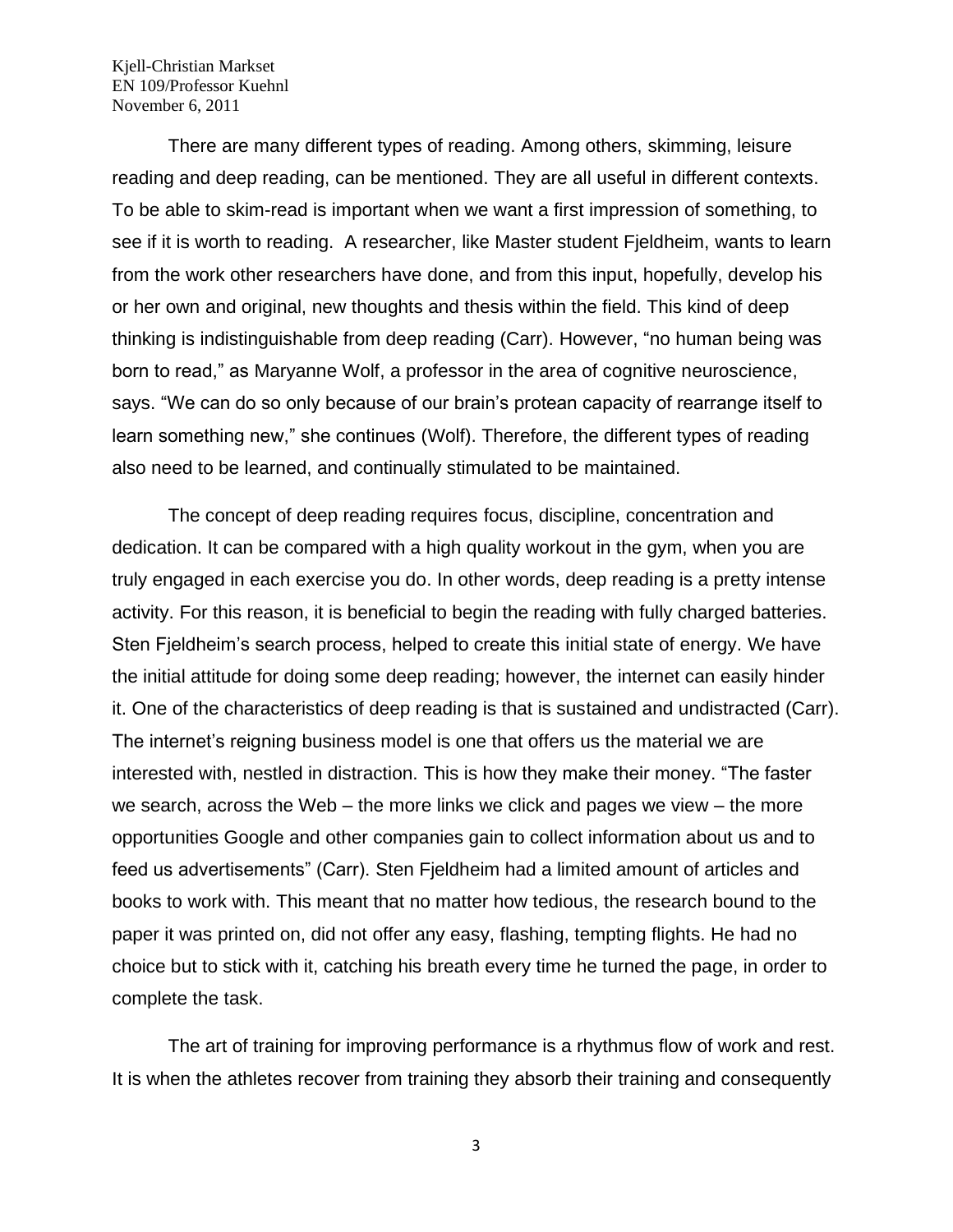get stronger and more fit, including getting ready for the workouts to come. However, recovery and absorption does not necessary mean lying passively on the couch. It can equally mean doing something different; activating other systems of the body than those that are tired. Variation is the key word in this context. I can use the internet to do a huge variety of tasks. However, I'm still sitting in the same position in front of the same screen. Sten Fjeldheim's walking between the bookshelves in Minneapolis, searching for material, was something totally different from the work he later did with it. If he needed to send a letter to one of the article authors, he had to walk to the post office. Yes, it was time consuming. On the other hand, it gave the day a casually break, an opportunity for fresh air and clearing the mind. Keep engagement alive with breaks of varying lengths and activities. Before the age of the internet and computers, a day at work involved a series of different moves to do different tasks. Just think about Sten Fjeldheim in the library in Minneapolis. This reality contributed to give a naturally variety in both physical and psychological working posture. Today, in the age of online societies and "open landscape" working environments, everything has become so confusingly similar. The search for information, the reading and the writing, not to forget even sending and receiving mail, are all happening sitting in the front of the same screen. Activities that before naturally were kept separate, and forced us to one thing at a time, are now all mixed together.

When I look around, no one seems to question the activity of multitasking. There seems to be a common perception that multitasking saves time, enabling one to get things done faster and better. The truth though, appears to be a little different. From a large body of solid scientific research conducted over the last two decades, it is clear that dividing the brain's attention between two or more tasks has costs, both in performance and time (Patoine). "The bottom line is that if you try to do more than one thing at the same time, you're going to have a decrement in performance," says Jordan Grafman, who is chief of cognitive neuroscience at the National Institute of Neurological Disorders and Stroke, and continue: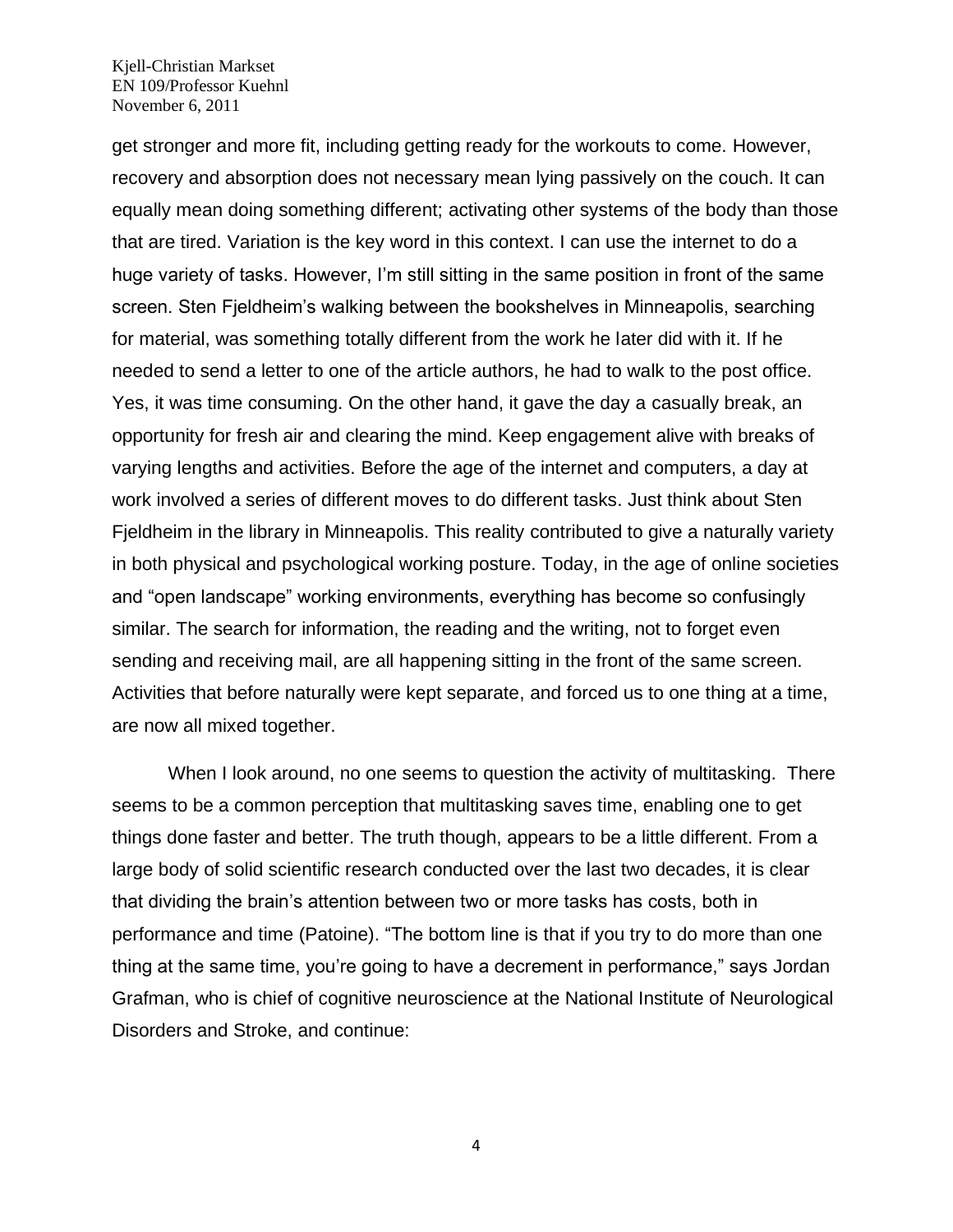I think that one of the big trade-offs between multitasking and 'unitasking', as I call it, is that in multitasking, the opportunity for deeper thinking, for deliberation, or for abstract thinking is much more limited. You have to rely more on surfacelevel information, and that is not a good for creativity and invention. (Quoted in Patoine)

To hyperventilate is to breathe more and faster than necessary, because the body is not able to absorb all the oxygen you breathe in. This kind of breathing could also be called superficial- or shallow breathing. Sometimes an eager and enthusiastic athlete is in danger of reaching the state of overtraining, or hypertraining, as the world's best running coach, Jack Daniels, describes it (Daniels). An athlete in this situation is no longer able to absorb the training he or she is doing. What this athlete needs then, is a coach who is able to force them to take a longer break. In contrast to the internet, the library in Minneapolis was not open 24 hours a day. Sten Fjeldheim's most obvious choice in the evening, was to go home to Pam's parent's house, eat a homemade, hearty dinner, have a nice conversation, go to bed, and get ready for the next day.

A part of our Western mindset has been to think that more is better, and speed means progress (Levine). However, to make progress is a process, and to access "more" does not necessary contribute to make the process better.

Never has a communications system played so many roles in our lives—or exerted such broad influence over our thoughts—as the Internet does today. Yet, for all that's been written about the Net, there's been little consideration of how, exactly, it's reprogramming us. (Carr)

Why are the intellectuals so quiet about the consequences of today's internet? I have two possible answers: All the sweaty years they spent in the libraries, before the invention of the internet, make them really appreciate the new life and possibilities the internet provides. The experiences from the library-years also trained their brains to use the internet in a most beneficial way. However, as they enjoy the attention they receive from their witty, to-the-point worded Twitter messages etc., they are not open eyed enough, to see that they meet the internet's possibilities with a totally different

<sup>5</sup>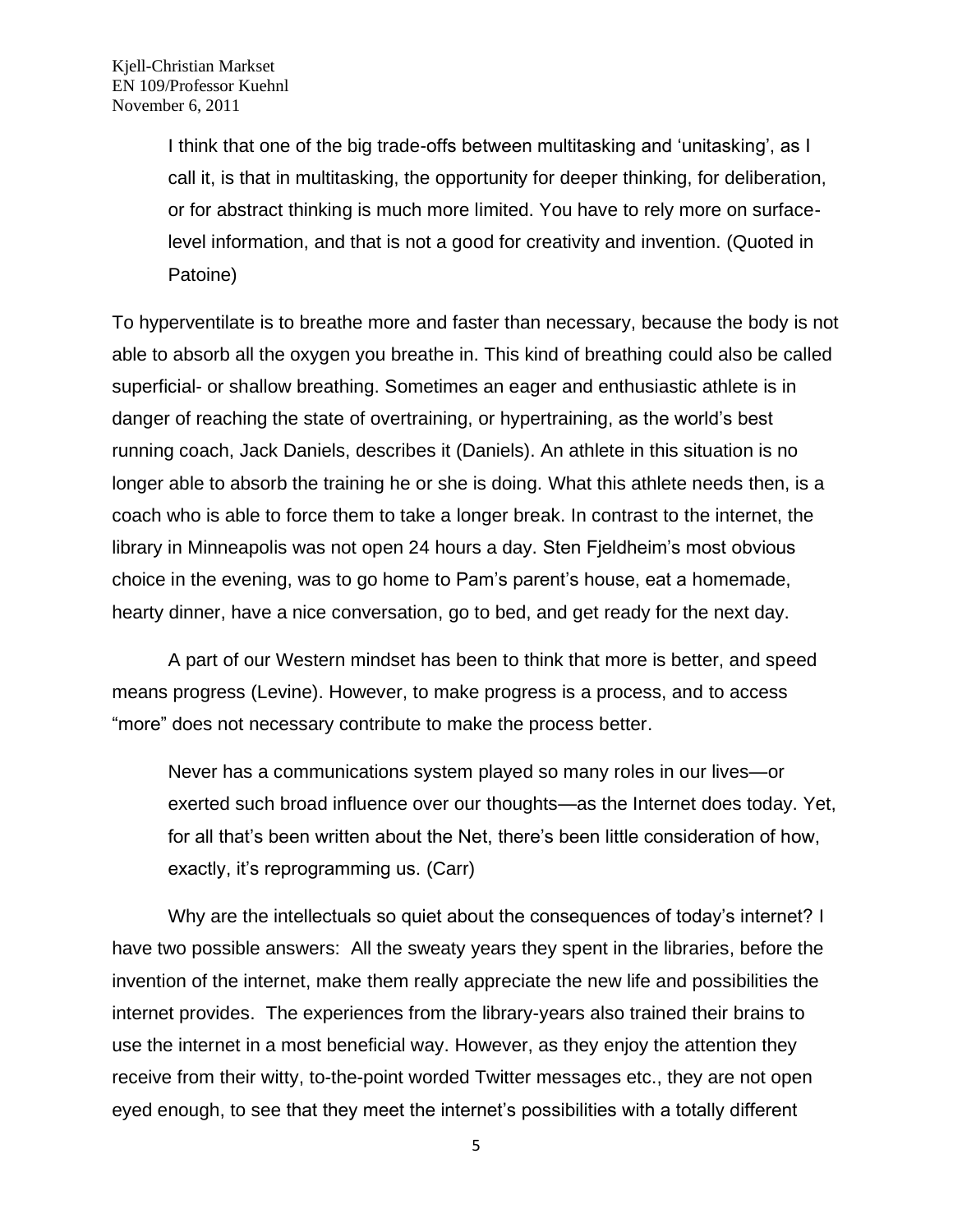base than the generation growing up now. The second opportunity is that they have already changed themselves, and in this state of more shallow thinking they are no longer able to see what is going on. Technological visionary Edward Tenner cautioned, "It would be a shame if the very intellect that produced the digital revolution could be destroyed by it" (Wolf).

If a runner stops exercising for a certain period of time, his body will no longer be able to run as fast as it once did. The same can be said about the brains capacity to think hard and deep. The intellect needs to be consistently stimulated to stay alive. There are many different workouts for a body, along with a huge variety of how to train the brain. In many ways, the internet has made things easier for us. However, at the same time it has made it more difficult to be exposed to a daily variety of brain activities that seems to be meaningful and necessary. This lack of variety and meaning makes it less motivating to stimulate the brain, because we get tired of just doing a whole lot of pretty similar activities. Mohey Mowafy, who is a dedicated and genuinely engaged professor at NMU, within the field of Human Nutrition, repeats almost every lecture: "Motivation is only first gear. Habits is what keeps you going." Internet offers a plethora of information. However, unless equipped with the proper skill set to efficiently search, read and absorb this information, one will be lost in the web of distraction. Let us fight the fight, so Sten Fjeldheim's strongest call still yields: "You make you!"

## **Works Cited**

Carr, Nicholas. "Is Google Making Us Stupid?" July 2008. *The Atlantic.* Web. 25 October 2011.

- Daniels, Jack. "Avoid Hypertraining." Daniels, Jack. *Daniels's Running Formula*. New York at Cortland: Human Kinetics, 2005. 154, 155. Print.
- Levine, Robert. "Social Time: The Heartbeat of Culture." *Guidelines, A Cross-Cultural Reading/Writing Text* (2007): 81. Print.
- Patoine, Brenda. *Brain Development in a Hyper-Tech World*. August 2008. Web. 26 October 2011.